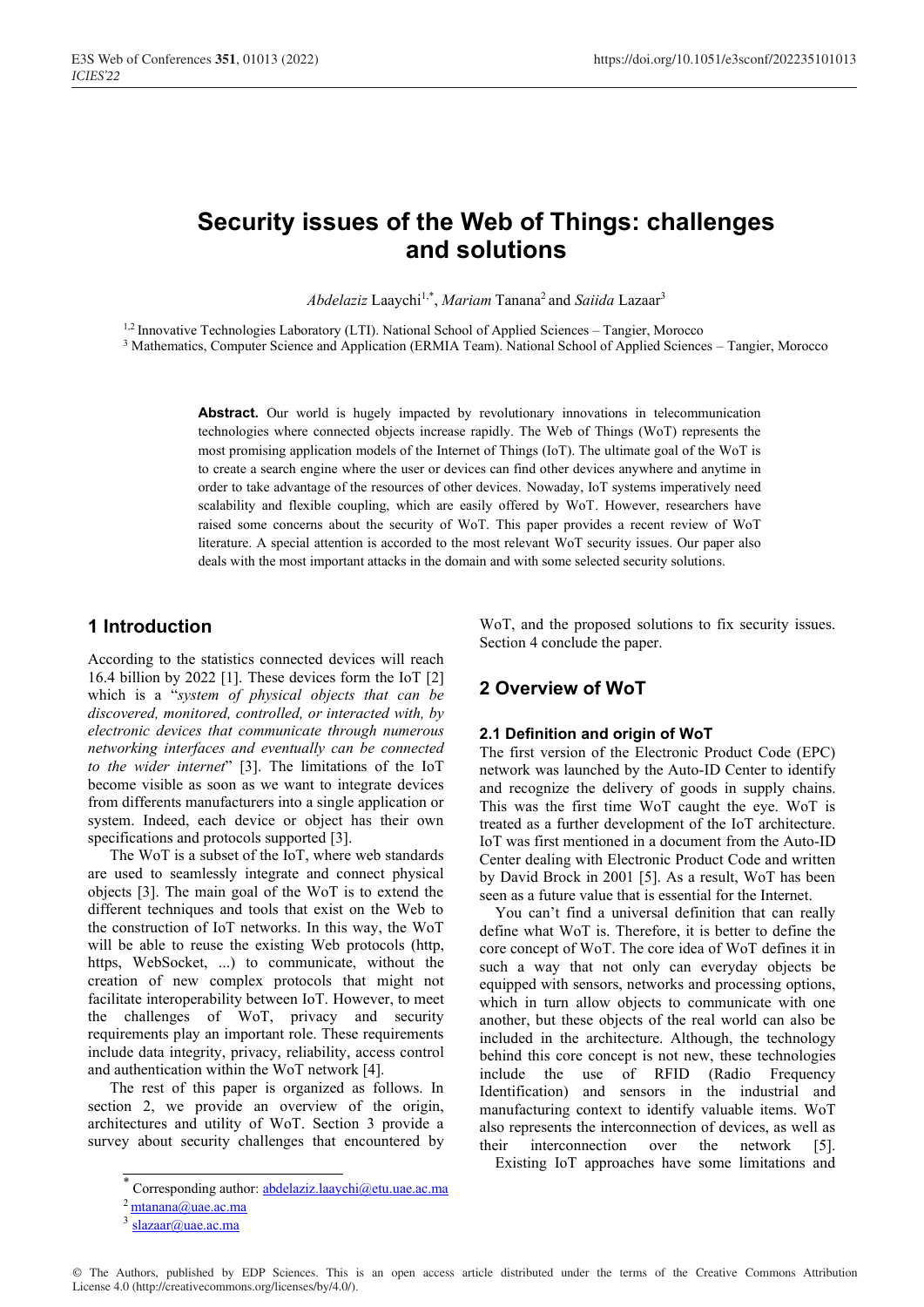issues because they do not use a standard application layer protocol for connected devices. We will describe in the following the advantage of using a WoT approach instead of the IoT.

**Easier to program:** In the WoT approach, we can interact with connected objects using web APIs. Developers can therefore use these same APIs to effortlessly develop simple web applications that can communicate quickly and easily with new devices.

**Open and Extensible Standards:** WoT is based on open web standards, which are stable. The choice of HTTP and REST protocols seems obvious when you want to allow public access to certain data on the devices.

**Quick and Easy Deployment, Maintenance, and Integration:** In the IoT, devices use various protocols depending on the network they belong to, and every time one of those protocols changes, the others all need to be updated. On the contrary, WoT devices integrate naturally into the web like any other device.

#### **2.2 WoT architectures**

WoT has more than one architecture, such as the useradapted WoT architecture [6], the WoT Servient architecture [7] and the architecture of the WoT Open Platform [8]. But the four-layer WoT architecture [9] (see figure 1) remains the most well known. Now let's look at the different layers of this WoT architecture and describe their purpose:



**Fig. 1.** The WoT Architecture.

**Accessibility layer:** The goal of this layer is simple, things can be integrated into the web by exposing their services through the use of a RESTful API, and using HTTP requests to communicate with each other, just like other Web resources [8][10].

 **Findability Layer:** The main functionality of this layer is to explore and locate objects on the web. Objects can therefore be easily found and used by other WoT applications or http clients [11]. The strategy adopted here is to use the semantic standards of the web to define objects and their functions. This allows search engines and web indexes to find objects, and also to automatically generate user interfaces or tools to communicate with objects. In addition, it allows one machine to communicate with another machine based on a small set of standards defined formats [11].

 **Sharing Layer:** This layer describes how to effectively and securely share data generated by objects across the Web. For this, other web protocols are useful. First, the TLS protocol which secures transactions on the

web. Then there are other techniques such as web-based delegated authentication mechanisms, such as OAuth, which can be integrated into our object APIs [8]. The most important criterion for a WoT sharing platform is to be secure, so that access to smart objects is only possible for authorized persons. A WoT sharing platform should be simple and easy to use.

 **Composition Layer:** The objective of this last layer is to incorporate the services and data offered by the objects into the high-level web, further simplifying the creation of applications that include virtual objects and web services [8].

The objective of this last layer is to incorporate the services and data offered by the objects into the highlevel web.

 Unlike OSI (Open System Interconnection) the WoT architecture is composed of layers that add functionality, as shown in Figure 1. Every layer helps to further merge objects with the Web and thus makes them more accessible by others applications. The WoT architecture stack starts where the OSI and Internet protocol stack ends. It looks at all the protocols and tools that are at the application layer and above (layer 7 and above). This means you don't have to worry about the underlying layers (1-6), because the WoT is only interested in the application layer protocols and what you do with them, not the underlying protocols used [9].

 However, WoT not only has specific IoT properties, but also many security problems. In the next section we will present a survey about security concerns in WoT.

### **3 Security in WoT**

#### **3.1 WoT security challenges**

Sharing objects and making them accessible on the web only to authorized persons (or other objects) with appropriate privileges poses many problems in terms of identity management (authentication and identification), privacy and security. As a result, these issues negatively impact trust in WoT as a standard platform that connects all types of objects.

 We focus our attention to the various challenges, especially in the sharing layer of the WoT architecture.

 **Unauthorized Access:** Unauthorized users can access a WoT devices of another person's account through bypassing the different authentication and authorization methods, and then get the possibility to modify any private data stored at the WoT device [12].

**SSL Striping attack:** Attackers try to convert encrypted and secure traffic to an unencrypted and insecure traffic. They can configure incorrectly unencrypted protocols making a request to TLS, in such a way as to not use Secure Socket Layer/Transport Layer Security (SSL/TLS) [13].

**Eavesdropping:** It is a type of man-in-the-middle attack in which confidentiality can be compromised as traffic flows between different objects. By which an attacker can have access to the credentials of the victim by stealing information such as login, and password [12].

 **Denial Of Service attack**: The DoS attack affects the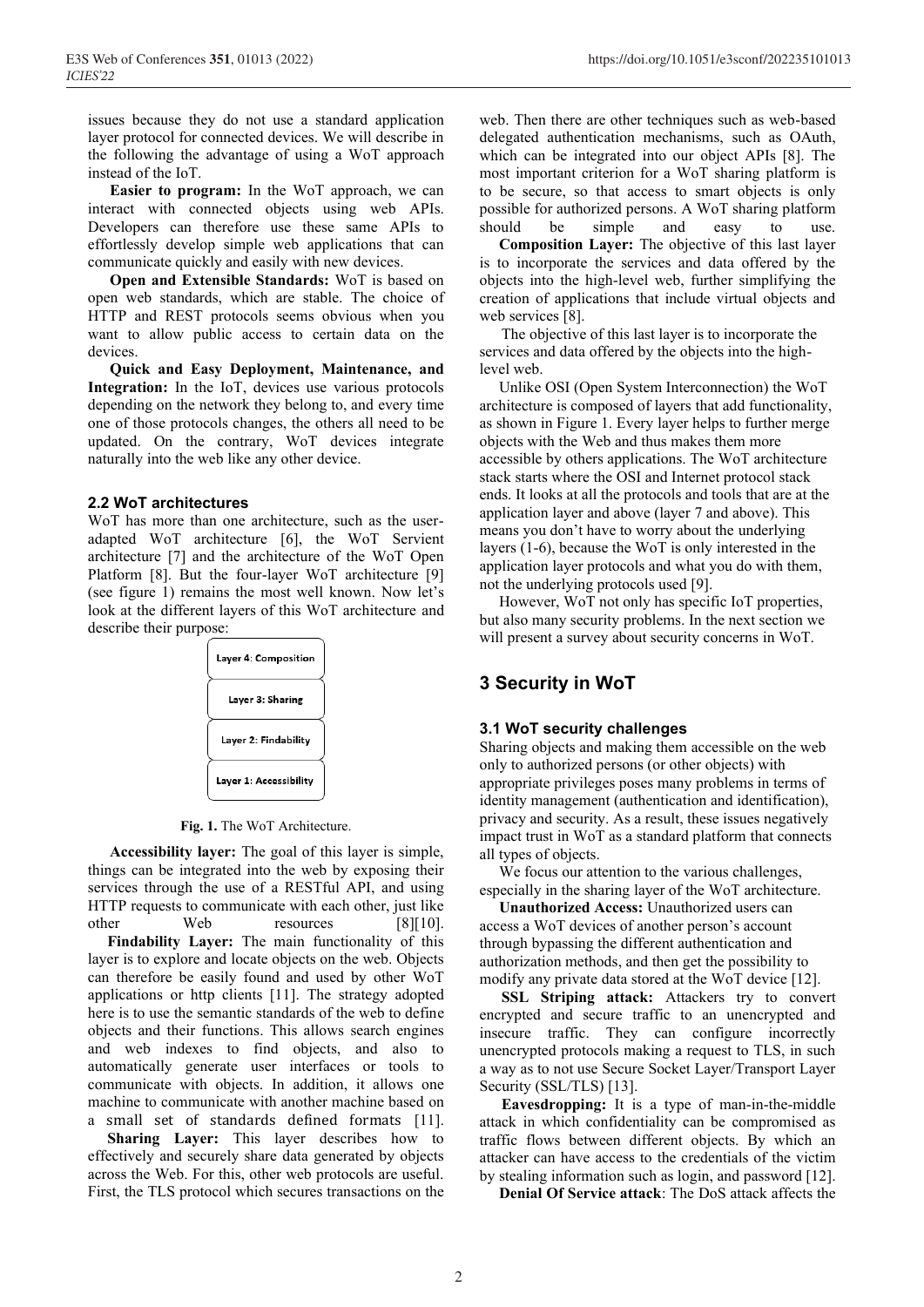entire network, prevents the accessibility of the server or a component of the IoT/WoT and thus violates one of the essential components of cybersecurity: Availability. One of the goals of hackers is to compromise the availability, as no administrator rights are required. Compared to compromising the confidentiality and integrity components to obtain and change confidential information. DoS has a more harmful impact on high profile organizations such as banks and governments, resulting in significant financial and time losses [14].

**Tampering attack:** It is mainly based on altering the parameters exchanged between a client and a server in order to change the data of an application, such as user credentials, permissions, etc. Usually, this information is saved in cookies, which is hidden in URL query strings used to enhance the functionality and control of the application. A tampering attack can be made by a malicious person who wants to modify the application to his advantage or by an attacker who wants to harm a third party by using a man-in-a-middle attack [12].

 **Virtual host confusion:** This attack can occur if there is poor session cache management on the server side. By exploiting session cache vulnerabilities instead of an authenticated connection to the server, an attacker could establish a malicious connection to a virtual host. An environment such as WoT can be heavily affected by these types of attacks, as session cache sharing is very common [13].

 To summarize, the issues of security, trust and privacy in the WoT require further research and improvement [4]. "*Privacy involves addressing the issues raised by sharing a web accessible object with others on the web, allowed just to authorized persons, hiding personal information as well as being able to control what happens with that information. Security concerns issues related to who will have access to the object and what they can do while they have access. Finally, trust concerns issues related to the interactions between different WoT entities on the web*" [4].

#### **3.2 WoT security solutions**

In order to face the threats already mentioned, the WoT must offer certain security and confidentiality guarantees, taking into consideration the properties of the network. The protection of the information and resources of the objects is important to keep them from being accessed by unauthorized parties.

The rest of the section gives an overview of various proposed security mechanisms, such as:

**Identity management:** Is based on authentication and authorization verification of users in order to access the desired information. Depending on the circumstances of the individuals in a system, identity management can define the identification rules of these individuals. Indeed, by assigning restrictions, the system can control the access of users to its resources. In identity management the determination of the appropriate policy is necessary to decide whether the entity is allowed on the network or not [4].

**Confidentiality and integrity:** This is an important property in order to guarantee the security of

communications between the different elements of the WoT environment. Also, to prevent the interception of data exchanged between parts of the system. Smart devices often suffer from low performance which makes encryption and cryptographic computation very difficult because of its huge consumption of device resources like memory. To overcome this problem CoAP is invented which is an end-to-end encryption solution, which can secure the communication at application layer and transport layer [4].

 **Authorization:** Flexible access of authorized entities is an important objective of WoT to be a system that is open, the most used authorization architecture consisting of a server takes care of complex tasks requiring processing resources. The server is placed between the requester and the smart device. However, the smart object must distinguish between requests from various parties and execute the correct authorization decision. LWAES [15] and OAuth [4] are lightweight algorithms that have emerged specifically to achieve this goal. CoAP Delegated Authentication and Authorization Framework (DCAF) [4] is another solution that allows delegating complicated cryptographic computations to the external entities and providing a secure DTLS channel between resource-constrained nodes. This protocol can be used to delegate the management of authentication and authorization of communicating peers to a trusted third party [16].

**Access control:** The main goal of the access control is to secure the data based on the attributes and the identity of the user. It protects the data against modification, viewing and copying by unauthorized users. Usually, Access control is used "*to protect system resources, by using limits on what users can do, who can access the data, what resources they have, and what activities are allowed on the data*" [4]. Many standard authorization models have been proposed for access control. As for example, attribute-based access control, role-based access control, dynamic authorization, and multi-level security using information flow [4].

Table 1 summarizes this section, giving the benefits and proposed solutions for each security mechanism.

**Table 1.** Solutions for the various WoT security mechanisms.

| <b>Security</b><br>mechanisms                      | <b>Benefits</b>                                                                                                      | <b>Proposed solutions</b>                                                                                                        |
|----------------------------------------------------|----------------------------------------------------------------------------------------------------------------------|----------------------------------------------------------------------------------------------------------------------------------|
| <b>The</b><br><i>management of</i><br>the identity | Describes<br>individual's<br>identity,<br>authentication, and<br>authorization                                       | • User-centric model<br>[12]<br>• Centralized<br>federation model<br>[12]<br>• Decentralized<br>federation model<br>[12].        |
| Confidentiality<br>and<br>integrity                | Prevent third<br>parties from<br>snooping on the<br>information<br>exchange between<br>the different WoT<br>modules. | • Lightweight<br>Advanced<br><b>Encryption Standard</b><br>(LWAES) algorithm<br>$[15]$ .<br>• Datagram<br><b>Transport Layer</b> |